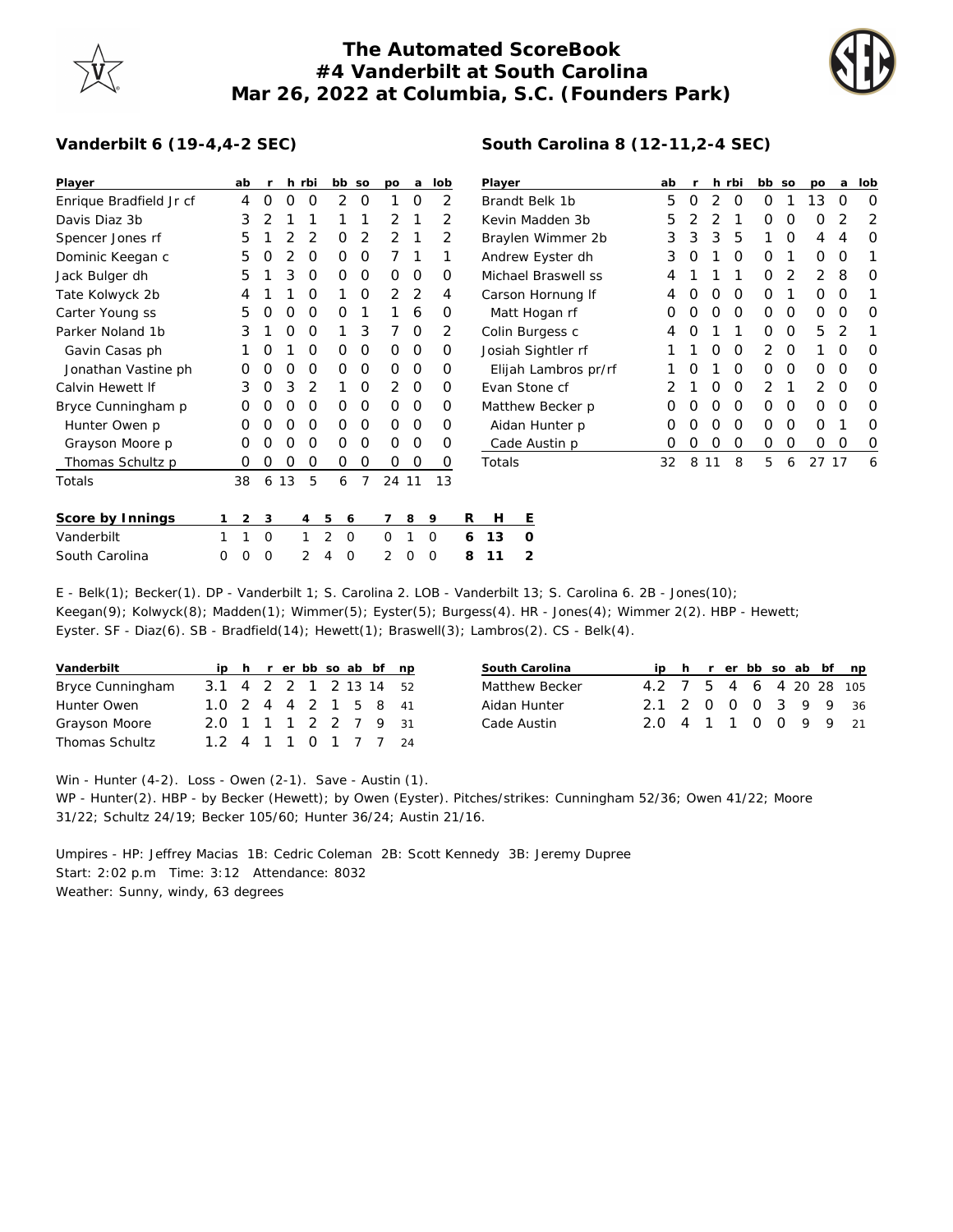



| Score by Innings |  |  |  |  | 1 2 3 4 5 6 7 8 9 R H E  |  |
|------------------|--|--|--|--|--------------------------|--|
| Vanderbilt       |  |  |  |  | 1 1 0 1 2 0 0 1 0 6 13 0 |  |
| South Carolina   |  |  |  |  | 0 0 0 2 4 0 2 0 0 8 11 2 |  |

Vanderbilt starters: 51/cf Bradfield; 11/3b Diaz; 34/rf Jones; 12/c Keegan; 16/dh Bulger; 6/2b Kolwyck; 9/ss Young; 25/1b Noland; 21/lf Hewett; 97/p Cunningham;

South Carolina starters: 13/1b Belk; 50/3b Madden; 3/2b Wimmer; 11/dh Eyster; 7/ss Braswell; 15/lf Hornung; 10/c Burgess; 12/rf Sightler; 9/cf Stone; 29/p Becker;

Vanderbilt 1st - Bradfield grounded out to ss (0-0). Diaz walked (3-2 BKFFFBBB). Jones reached on a fielder's choice (0-2 KS); Diaz advanced to second on a throwing error by p. Keegan reached on a fielder's choice (1-1 KB); Jones out at second ss to 2b; Diaz advanced to third, scored on an error by 1b, assist by 2b, unearned. Bulger singled up the middle (2-1 BSB); Keegan advanced to second. Kolwyck grounded out to ss (0-1 K). 1 run, 1 hit, 2 errors, 2 LOB.

South Carolina 1st - Belk singled to left field (1-2 FBS). Madden grounded into double play ss to 2b to 1b (0-1 K); Belk out on the play. Wimmer walked (3-2 FBBBFB). Eyster struck out swinging (1-2 KSBS). 0 runs, 1 hit, 0 errors, 1 LOB.

Vanderbilt 2nd - Young grounded out to ss (0-0). Noland walked (3-2 BBKKBFFFB). Hewett hit by pitch (3-2 FBSBB); Noland advanced to second. Bradfield walked (3-0 BBBB); Hewett advanced to second; Noland advanced to third. Diaz flied out to cf, SF, RBI (0-1 K); Noland scored. Jones struck out swinging (0-2 FKFFS). 1 run, 0 hits, 0 errors, 2 LOB.

South Carolina 2nd - Braswell struck out swinging (1-2 BFSS). Hornung grounded out to ss (2-1 BSB). Burgess grounded out to ss (0-2 SF). 0 runs, 0 hits, 0 errors, 0 LOB.

Vanderbilt 3rd - Keegan grounded out to ss (0-1 K). Bulger singled to right field (2-2 KBBF). Kolwyck walked (3-1 BFBBB); Bulger advanced to second. Young struck out looking (2-2 BFBKK). Noland struck out swinging (2-2 BBKKS). 0 runs, 1 hit, 0 errors, 2 LOB.

South Carolina 3rd - Sightler fouled out to 3b (1-2 BSF). Stone flied out to rf (0-0). Belk flied out to lf (2-2 FBFBFFFF). 0 runs, 0 hits, 0 errors, 0 LOB.

Vanderbilt 4th - Hewett walked (3-0 BBBB). Bradfield grounded into double play ss to 2b to 1b (1-0 B); Hewett out on the play. Diaz singled up the middle (0-0). Jones doubled to center field, RBI (0-0); Diaz scored. Keegan grounded out to 2b (0-0). 1 run, 2 hits, 0 errors, 1 LOB.

South Carolina 4th - Madden doubled down the lf line (1-0 B). Wimmer homered to center field, 2 RBI (1-1 BS); Madden scored. Eyster doubled to center field (2-2 KFBB). Braswell popped up to ss (0-0). Owen to p for Cunningham. Hornung grounded out to 2b (1-2 BKF); Eyster advanced to third. Burgess flied out to cf (2-1 KBB). 2 runs, 3 hits, 0 errors, 1 LOB.

Vanderbilt 5th - Bulger singled to center field (3-2 KBBBFF). Kolwyck doubled to right center (0-0); Bulger advanced to third. Young flied out to cf (1-0 B). Noland struck out swinging, out at first c to 1b (1-2 KKBS). Hewett singled up the middle, 2 RBI (2-2 KBFB); Kolwyck scored; Bulger scored. Bradfield walked (3-2 SKBBFBB); Hewett advanced to second. Hunter to p for Becker. Bradfield stole

 second; Hewett stole third. Diaz struck out swinging, out at first c to 1b (0-2 KKS). 2 runs, 3 hits, 0 errors, 2 LOB.

South Carolina 5th - Sightler walked (3-1 FBBBB). Stone walked (3-2 BKBSBFB); Sightler advanced to second. Belk struck out looking (3-2 BBBKKK). Madden singled through the left side, RBI (1-2 BKFFFF); Stone advanced to second; Sightler scored. Wimmer homered to right center, 3 RBI (0-1 K); Madden scored; Stone scored. Eyster hit by pitch (3-2 BBKFB). Moore to p for Owen. Braswell struck out looking (0-2 KSFK). Hornung struck out looking (0-2 KKK). 4 runs, 2 hits, 0 errors, 1 LOB.

Vanderbilt 6th - Jones struck out swinging (1-2 KKBS). Keegan doubled to left field (0-1 S). Bulger flied out to rf (2-1 KBB); Keegan advanced to third. Kolwyck grounded out to 1b unassisted (2-2 BBKF). 0 runs, 1 hit, 0 errors, 1 LOB.

South Carolina 6th - Burgess grounded out to 3b (1-2 KBS). Sightler walked (3-2 BFKBBB). Lambros pinch ran for Sightler. Lambros stole second. Stone walked (3-2 KKBBBB). Belk lined out to lf (0-1 K). Madden reached on a fielder's choice (0-0); Stone advanced to second; Lambros out at third ss to 3b. 0 runs, 0 hits, 0 errors, 2  $LOB$ .

Vanderbilt 7th - Lambros to rf. Young grounded out to 1b unassisted (2-1 KBB). Noland struck out swinging (3-2 BBFKBS). Hewett singled to shortstop (1-2 KBKF). Hewett advanced to second on a wild pitch. Bradfield grounded out to p (1-1 BF). 0 runs, 1 hit, 0 errors, 1  $LOB$ 

South Carolina 7th - Wimmer doubled down the lf line (0-1 F). Eyster flied out to rf (0-2 KS); Wimmer advanced to third. Schultz to p for Moore. Braswell singled through the left side, RBI (1-1 KB); Wimmer scored. Braswell stole second. Hornung grounded out to ss (0-2 KS); Braswell advanced to third. Burgess doubled down the rf line, RBI (0-2 FF); Braswell scored. Lambros singled to right field (1-2 BKS); Burgess advanced to third, out at home rf to c. 2 runs, 4 hits, 0 errors, 1 LOB.

Vanderbilt 8th - Austin to p for Hunter. Hogan to rf for Hornung. Lambros to lf. The call of out at home was reviewed: call stands. Diaz grounded out to ss (1-1 BK). Jones homered to right field, RBI (0-1 K). Keegan singled through the left side (2-1 BSB). Bulger reached on a fielder's choice (0-1 K); Keegan out at second 3b to 2b. Kolwyck reached on a fielder's choice (0-0); Bulger out at second 3b to 2b. 1 run, 2 hits, 0 errors, 1 LOB.

South Carolina 8th - Stone struck out swinging (2-2 KBFBS). Belk singled to center field (0-1 F). Belk out at second c to 2b, caught stealing. Madden grounded out to ss (1-2 FBS). 0 runs, 1 hit, 0 errors, 0 LOB.

Vanderbilt 9th - Young popped up to ss (1-0 B). Casas pinch hit for Noland. Casas singled to right field (1-2 KKB). Vastine pinch hit for Casas. Hewett singled to left field (0-1 F); Vastine advanced to second. Bradfield grounded into double play 2b to ss to 1b (0-0); Hewett out on the play. 0 runs, 2 hits, 0 errors, 1 LOB.

South Carolina 9th - The call of out at first was reviewed: the call stands. 0 runs, 0 hits, 0 errors, 0 LOB.